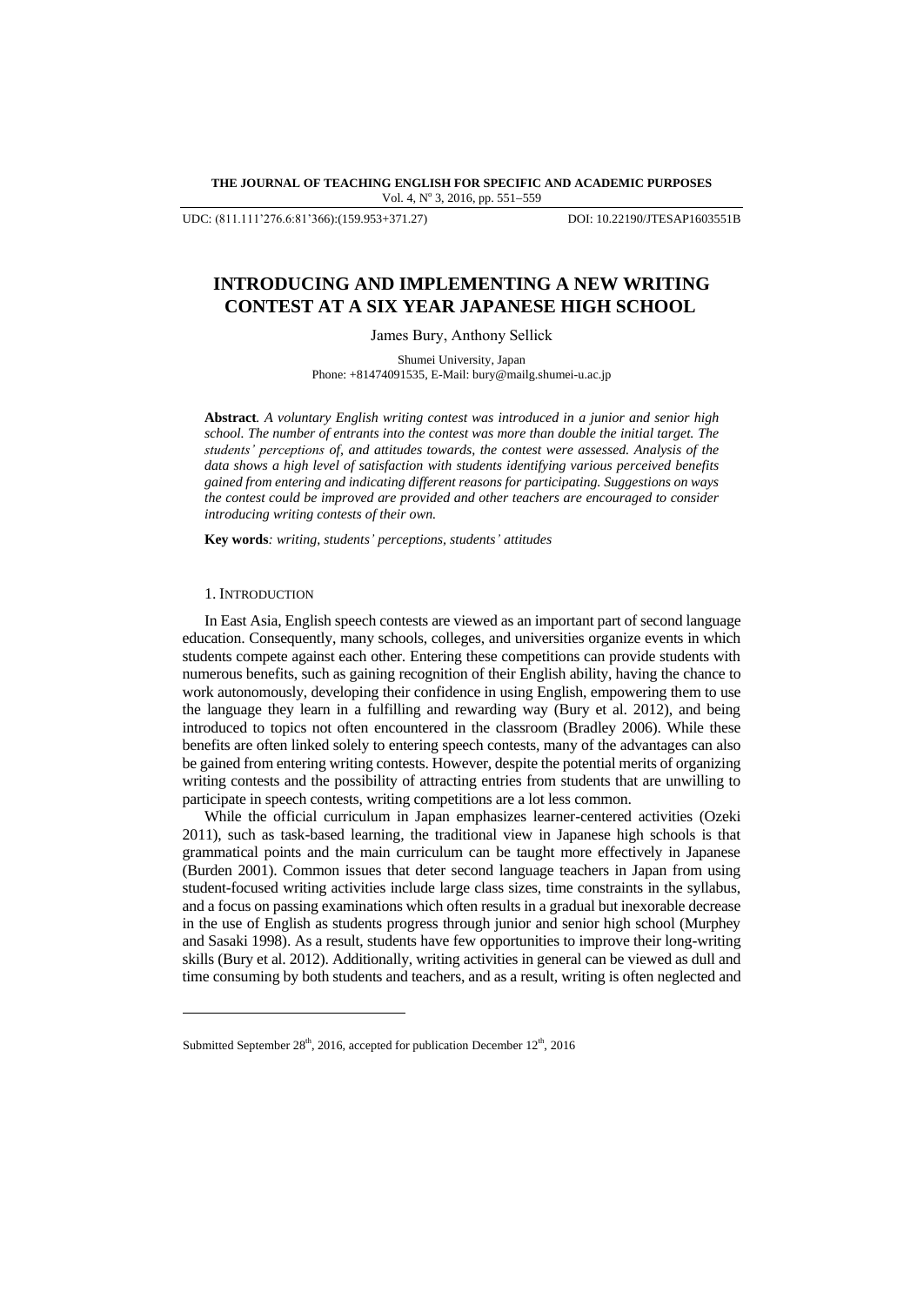not covered in class time (Al-Gomoul 2011), in spite of its apparent importance (Magrath 2003). A final issue that may deter some teachers from introducing long writing in English into their curricula is a lack of confidence regarding the most effective way to provide feedback to students during the writing process (Lee, 2003). However, despite various challenges teachers associate with the implementation of task-based activities, they nonetheless can help increase the communicative nature of a course, making it more fulfilling for the students.

The intrinsic case study (Stake 1995) described in this report was conducted in a Japanese six-year private secondary boarding school which is part of an organization that consists of three high schools and an attached university. Roughly one third of secondary schools in Japan are private (MEXT 2011) and, while both public and private schools follow the national curriculum, private schools have greater flexibility in recruitment and syllabus than public schools. The school employs twelve native speakers of English and stresses the importance of English communicative ability.

# 2. ESTABLISHING THE WRITING CONTEST

The writing contest was intended to promote writing as a communicative skill, offer students an engaging opportunity to practice and further enhance their writing skills, increase English use and exposure to English in general, and enhance overall English levels through improved cognitive and linguistic awareness (McDonough 2003). After the initial idea of the contest had been developed, a proposal was presented to the native teachers of English and feedback requested.

The introduction of new initiatives and ideas in schools can be viewed as a potential threat by teachers, affecting their perceptions of status and group allegiances (Blacker and Shimmin 1984). Furthermore, the perceived degree of effort required to successfully implement change impacts on teachers" responses and attitudes towards that change (Sparks, Guthrie and Shepherd 1997). Thus, introducing new approaches and ideas into a syllabus must be undertaken with great care. It is not unusual for teachers to feel that new requirements are an implicit criticism of their existing approach (Craig 2012), and consequently it was essential that all of the teachers in the English department were involved in the development of the contest in order to ensure its successful implementation. By working with the teachers, it could be ensured that the introduction of the contest was not seen as being imposed and that the teachers were psychologically committed to seeing the contest successfully implemented (Norton 2009).

Despite some positive comments, the contest was initially rejected. Reasons cited were an anticipated lack of student interest, extra work being added to teachers" schedules, fears that it was overambitious, and concerns regarding how the potential failure of the implementation of the contest would be perceived by Japanese teachers and management. Responding to these concerns, the proposal was adapted and presented a second time, successfully.

#### 3. STRUCTURE OF THE WRITING CONTEST

The tasks of organizing, choosing the topics, presenting, promoting, and judging the contest were taken on by two teachers. Subsequently, the contest was introduced to all students in Grades 7 through 11. A list of two topics for each year group was developed.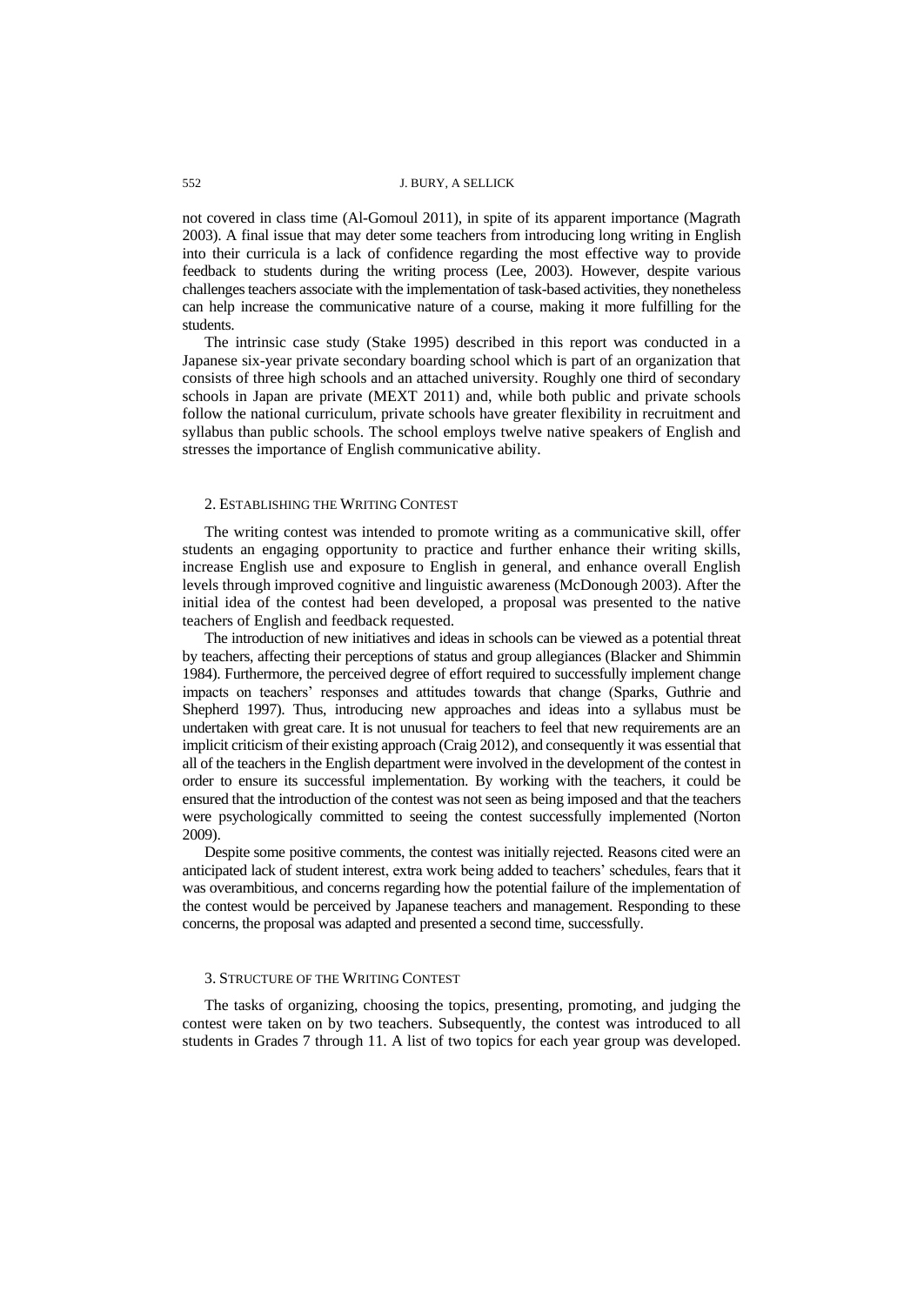The topics chosen were 'My Favourite Animal / Character' and 'Self-introduction' for Grade 7, "Family" and "What am I best at?" for Grade 8, "My Hero" and "My Happiest Memory" for Grade 9, "The best thing about the school festival" and "If I could change anything, I would change...' for Grade 10, and 'A Dangerous Sport' and 'The important things in life' for Grade 11. As students use cues such as the phrasing of a topic and how much detail it contains when deciding what to write (Polio and Glew 1996), it was felt that two topics was the optimal number; a longer list could lead to students being unable to manage the large amount of information (Moody 1983), inducing decision paralysis and resulting in them being unable to choose a topic or becoming demotivated by having too many possible options (Schwarz 2004).

Students were made aware of the contest via announcements in their English lessons, additional announcements made during their daily homeroom sessions, and via posters placed on the noticeboard of every homeroom classroom.

Submitted essays were each assessed by three teachers (to ensure that there would be no ties) and given a score out of 50 points. The scoring rubric assigned scores of one to ten in the categories of grammar, vocabulary, content, originality, and cohesion.

After the participating students had had their work marked and returned, the organizing teachers presented the top three students in each year group with certificates of recognition in the final daily homeroom class of the week.

The number of students in in Grades 7 through 11 totaled 644 (369 male, 285 female), and an entry rate of 5% (i.e. a total of 32 participants) was set as the criterion of success. A total of 72 students entered the contest, an entry rate of 11.2%, easily meeting the criterion of success.

#### 4. PARTICIPANTS AND DATA COLLECTION

After the inaugural Writing Contest had been completed, semi-structured interviews with all 12 native teachers and 11 Japanese teachers of English were conducted in order to investigate their perceptions of and reactions to the contest. In addition, a 10-item questionnaire written in Japanese was distributed to all of the students who had taken part in the Writing Contest in order to investigate their perceptions of, and reactions to, the contest.

# 5. RESULTS

# **5.1. Native teachers of English**

When interviewed, all of the native teachers of English identified writing as something important to teach, and all also stated the opinion that there is insufficient freer writing in the current curriculum. However, while the idea of introducing progressive writing activities as part of the general curriculum from Grade 7 to Grade 11 was often suggested, this was paired with the recognition of the fact that increasing the amount of writing in class must be carefully thought out to take time constraints into account.

It was felt that the students responded well to writing activities that are about them, rather than about unrelated subjects. Some examples outside of the Writing Contest identified were an extra-curricular poetry activity and an e-mail response activity, both also organized by the authors.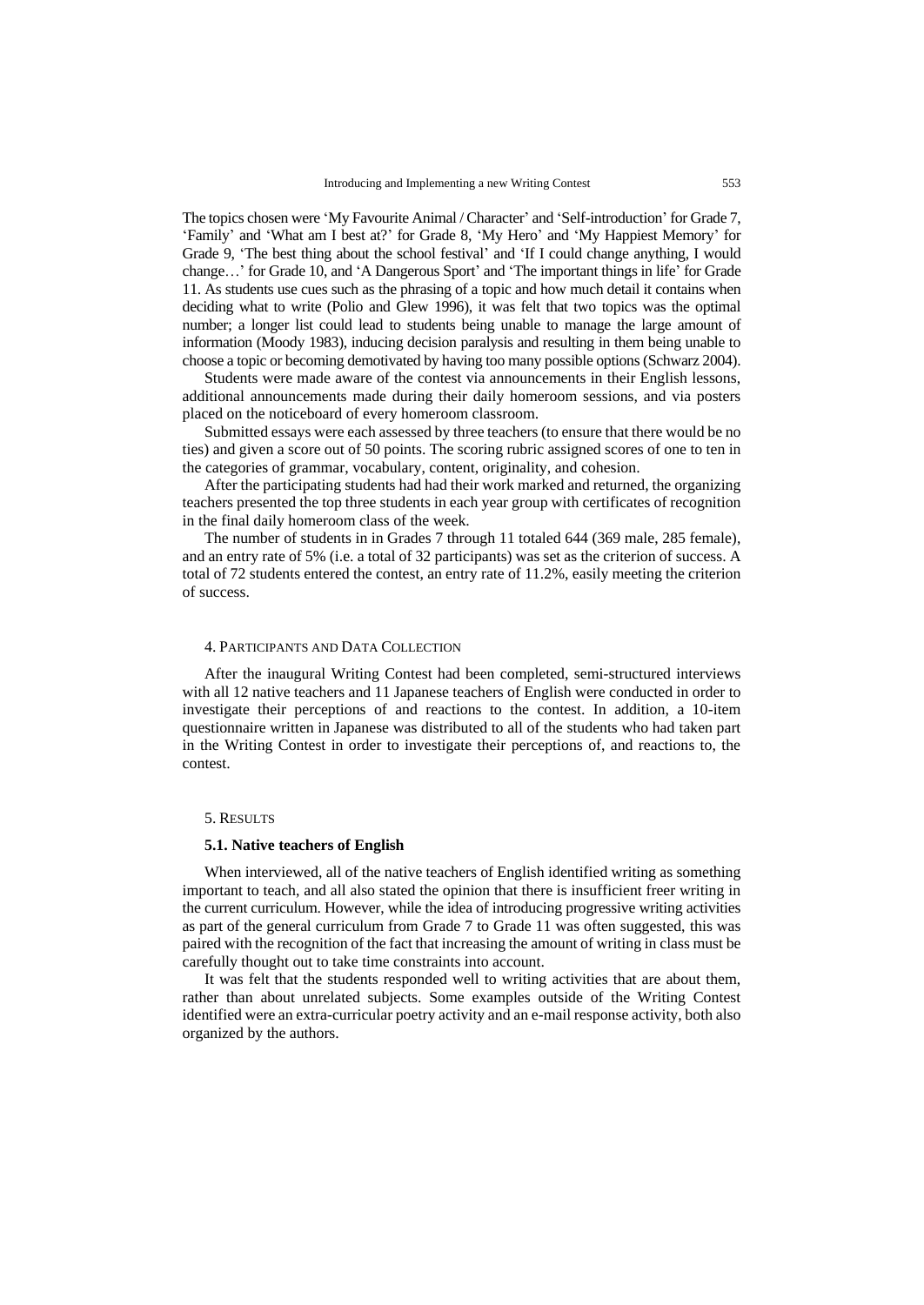## 554 J. BURY, A SELLICK

It was reported that the students generally responded well to the Writing Contest, but this could vary considerably among classes. It was indicated that some teachers did not introduce the Writing Contest to low-level students. This is disappointing as it discriminates against students in those classes, denying them the opportunity to gain the same potential benefits as students in other classes.

It was also found that the different approaches teachers took affected student motivation. The following methods were described:

i. Seven teachers gave interested students time in class to work on their contest entries while other students did different activities.

ii. Two teachers had all their students prepare essays, and then corrected and returned them to the students. However, entry into the contest was voluntary.

iii. Three teachers had all their students first prepare a plan over five minutes, then write a first draft one week later, which they checked and returned to the students, with the students writing a final draft as waiting work. Finally, those students interested in entering the contest had their entries collected.

While all of these approaches have merit, it should be noted that the more time teachers devoted to the Writing Contest, the more entries they accrued, and the higher the quality of the essays produced. It was also found that students of the teachers who followed method iii, above made up over half of all entries, and placed first, second or third in all year groups.

Five teachers stated that they had been asked for extra help with checking grammatical structures and checking scripts. All native teachers of English reported a large increase in general interaction with the students in English, which they felt helped build bonds and improve their relationships with the students.

It was further reported that two students who had taken part in the Writing Contest had subsequently approached native teachers of English for daily university entrance test writing question practice. The students had stated that doing well in the Writing Contest had encouraged them to aim for better universities and to begin preparing for the writing questions earlier.

All teachers accepted the importance of recognizing the effort committed by the students. Many noted that the simple return of their marked scripts with feedback was well-received by the students. However, it was generally felt that better recognition of students" entry into the Writing Contest was needed. It was suggested that winners' certificates should be issued in either year group meetings or monthly school assemblies as the regular homeroom classes were not prestigious enough. It was also felt that all students entering the Writing Contest should be recognized and the idea was raised of publishing the names of all participating students, rather than just the winners, in the school newsletter.

Finally, it was suggested that the possibility of the participating students receiving extra credit should be investigated. Currently, students who participate in the school"s speech and recitation contests are awarded with 10 bonus points to their end of term English test scores and it was stated that the Writing Contest should aim for the same.

#### **5.2. Japanese teachers of English**

The Japanese teachers of English also all stressed the importance of teaching writing and felt that more class time needed to be spent on it. They also raised the issue of time constraints, but it is clear that there is potential for collaboration between the native teachers of English and the Japanese teachers of English in the teaching of writing. Whether this would be in the form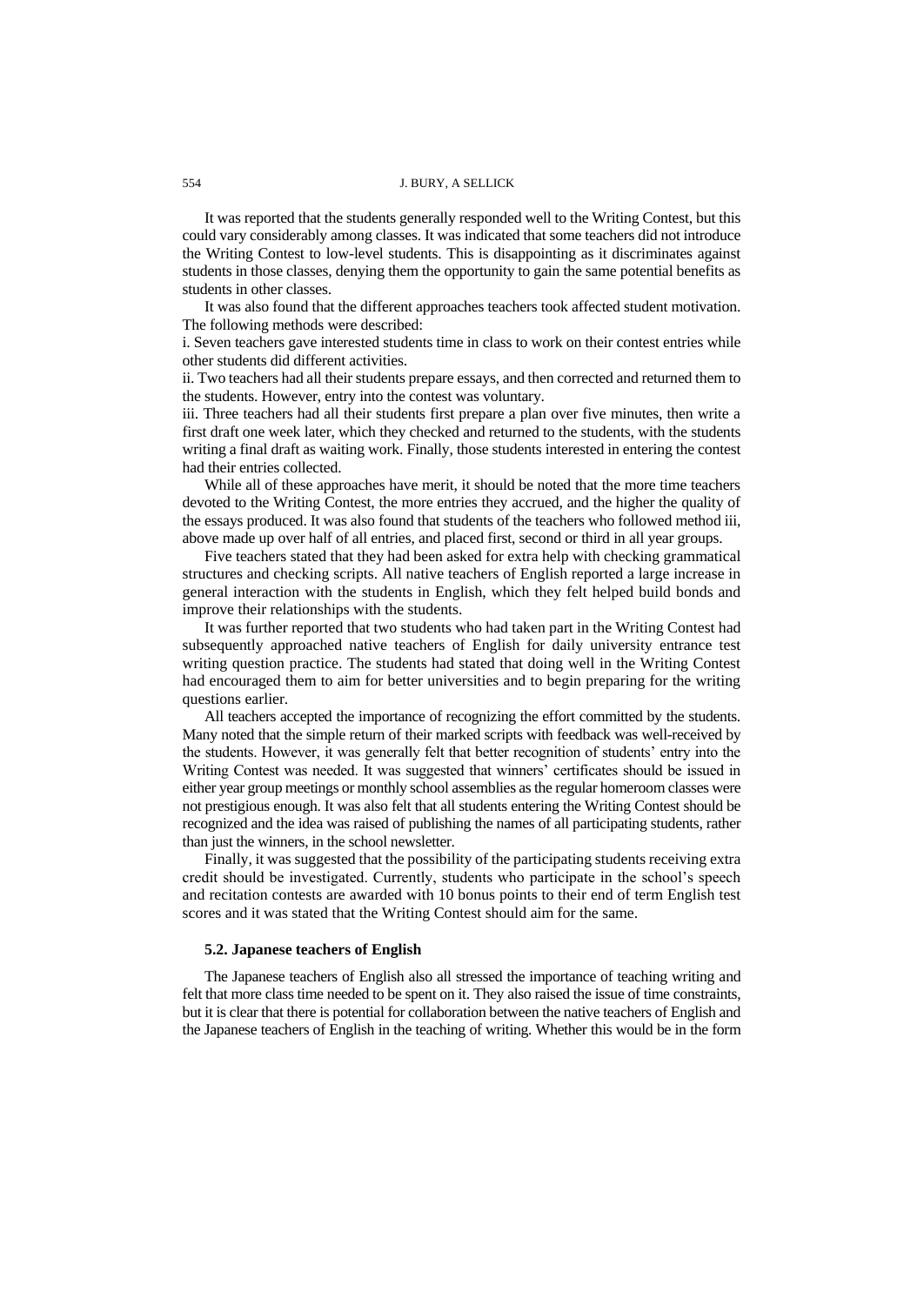of teaching (such as during the team-teaching lessons), or in jointly developing the curriculum will require further discussion within the English department as a whole.

However, it was suggested that the kind of freer writing most stimulating for students, i.e. about themselves, was not suited to the content of the Japanese teachers' classes, especially in senior high school classes, which must prepare students for the university entrance tests.

It was emphasized that not only spending more time writing, but teaching the students how to write is needed, such as planning, organizing ideas, and teaching the formats of different types of writing, such as letters and discursive essays.

While not all students will necessarily need to develop good writing skills, many do need good writing skills for university entrance tests, but are often unprepared when they begin their Grade 12 writing classes.

The Japanese teachers uniformly considered the Writing Contest to be worthwhile and a good idea, and expressed an interest in knowing more about it. While all but one of the Japanese teachers of English were aware that the Writing Contest existed, few knew much about it, and most had only become aware of it by seeing the posters, being asked for help by participating students, or when certificates were being awarded in homeroom. Many expressed an interest in receiving information prior to the start of the Writing Contest so that they would not be taken by surprise. This could be achieved by presenting the themes and announcing the start of the Writing Contest in the year group meetings.

With regards to student participation, the Japanese teachers generally expressed the opinion that their preferred format of participation would be to follow the pattern of the Speech Contest, in which all the students prepare for the contest but only volunteers actually go forward.

A clear desire to be informed of the names of all students who participated in the Writing Contest, and not just the names of the winners was indicated. In addition, an interest in seeing some of the participating students" entries at the end of each contest was expressed, with some teachers interested in seeing the winners" entries, some of seeing all the entries, and some of seeing the entries for their year group. However, the Japanese teachers of English stated that they did not wish to be involved in setting topics or marking the contest entries, but were willing to give students advice when asked.

Like the native teachers of English, the Japanese teachers of English stressed the importance of recognizing the students" work. Two reported instances of students who showed improved motivation and interest in English after their work for the Writing Contest had been recognized by them. All the Japanese teachers of English stated that they were happy to see the Writing Contest awards being given during the year group meetings, and some suggested that the monthly assembly might be more appropriate.

# **5.3. Students**

A total of 68 of the 72 student questionnaires were returned, a response rate of 90%.

When asked "How did you first hear about the Writing Contest?" it was clearly indicated that the main channel of information was the native teachers, with 84% of respondents reporting learning about the contest via this source. Other answers included "I learnt about it in homeroom," "I heard about it from a friend," and "From the posters." In order to make future contests accessible to all students it may be prudent to add to the promotion of the contest with extra posters, by requesting homeroom teachers to further encourage students to enter, and to announce it in year group meetings.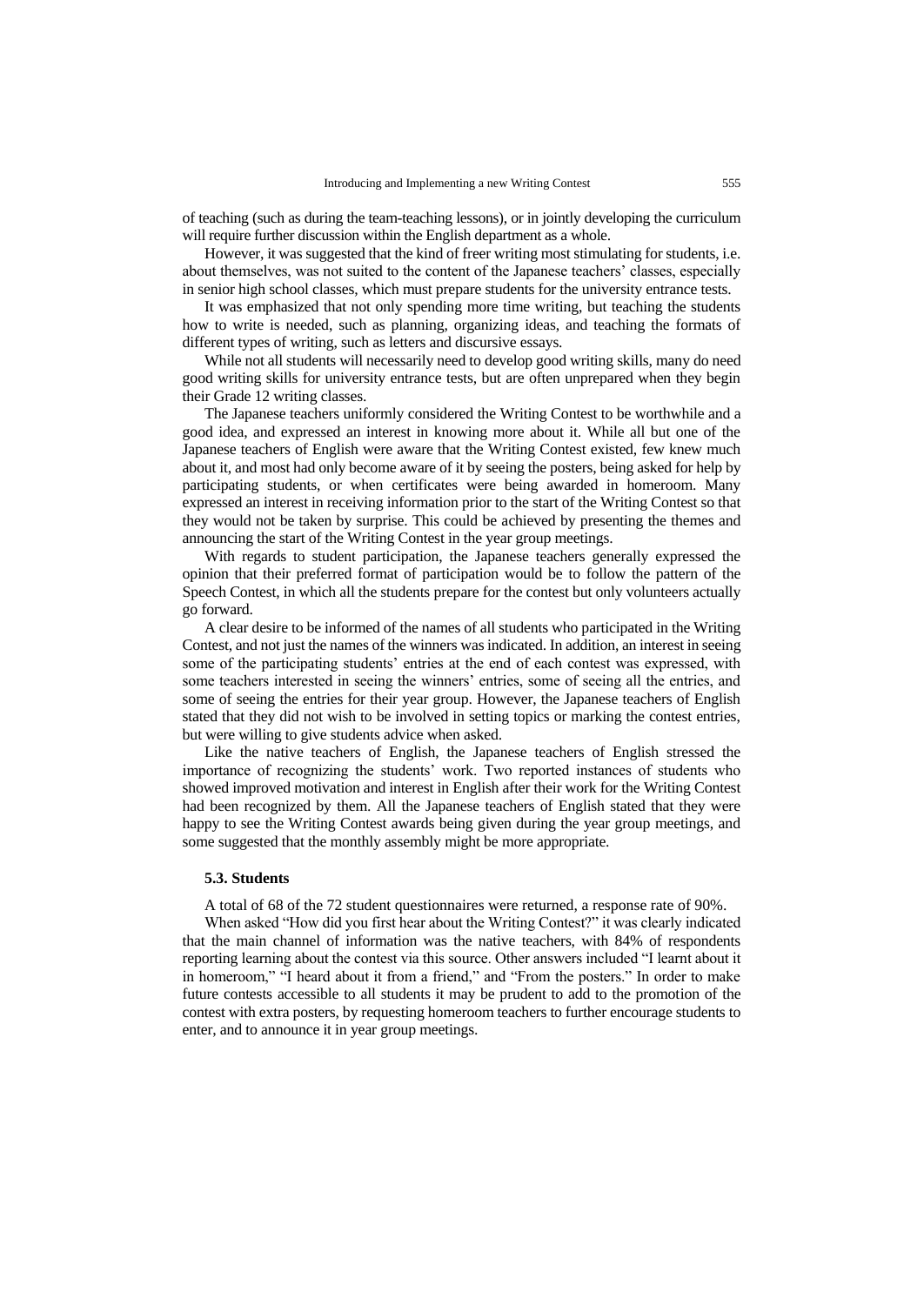When asked "Why did you enter the Writing Contest?" students reported a variety of motivations, including, "It seemed interesting / fun," "To improve my English," and, "To challenge myself." However, the primary driver for entry was the encouragement of the native teachers (63%). This suggests that it is essential that the teachers believe in the validity of the Writing Contest so that positive presentations of, and support for student entry into, the contest are seen in their practice (Borg 2003).

When asked "How did you prepare your essay?" the highest three responses (totaling 66%) being "I wrote it on the print," "I did it in class," and "I didn"t prepare." These responses indicate that the students may not have fully understood the intended meaning of this question, and it will need to be reassessed before reuse.

For the item "Please tell us how you feel about the Writing Contest," there was an overwhelmingly positive response. For the students to enjoy writing their entries was one of the main aims of the project and the most common responses, "It is a good thing. / It is fun," reflected that this aim was successfully achieved. Furthermore, a number of students reported a perceived improvement in their English abilities, stating "I learned English / new English words / how to write English." Finally, some students commented on their positive views of writing following their entry into the writing contest, indicated in comments such as "It's good to write."

When asked "Would you enter the Writing Contest again?" 60% responded affirmatively. It is interesting to note that while many of the participants stated that they would not enter a writing contest again, most still gave positive responses to the previous item. The students also indicated a number of factors that would influence their future participation, including "If the themes are right," "If I can write my own thing," and "If we do it in class." It is important to take these comments into consideration for future iterations of the contest as it could encourage more participation if more open themes were included and time were created institutionally to allow students to prepare their contest entries.

Some 57% of the students indicated that they felt that their English levels had improved as a consequence of entering the Writing Contest. While entry into a single writing contest is unlikely to lead to a major improvement in English ability by itself, it is pleasing that students were able to identify some areas of apparent improvement. When asked how their English had improved, important practical improvements were identified, such as "I understand how to write what I think a little better," "I improved my word power," "My grammar improved," and "I learned how to check writing." There were also other more creative and extra-curricular benefits mentioned, such as "My imagination improved," "I felt my English got better because my teacher praised me," and "I learned 'non-lesson' things."

When asked "What was the most difficult part of the Writing Contest?" the most common response was, "Writing long passages," followed by, "Planning what to write," "Translating from Japanese to English," "Spelling," and, "Grammar." These responses further indicate that the students need greater support in developing their knowledge of the writing process.

In response to the final item, "What changes would you make to the Writing Contest?" many interesting comments were received. These included, "Teach us how to write long passages," "Have a prize [Like the school speech contest does]," "A free theme," "More interesting/relevant themes," and, "Allow more time for the contest." Once again, the need for students to be supported in their knowledge of the writing process is highlighted, along with a desire for a change in themes and longer preparation time.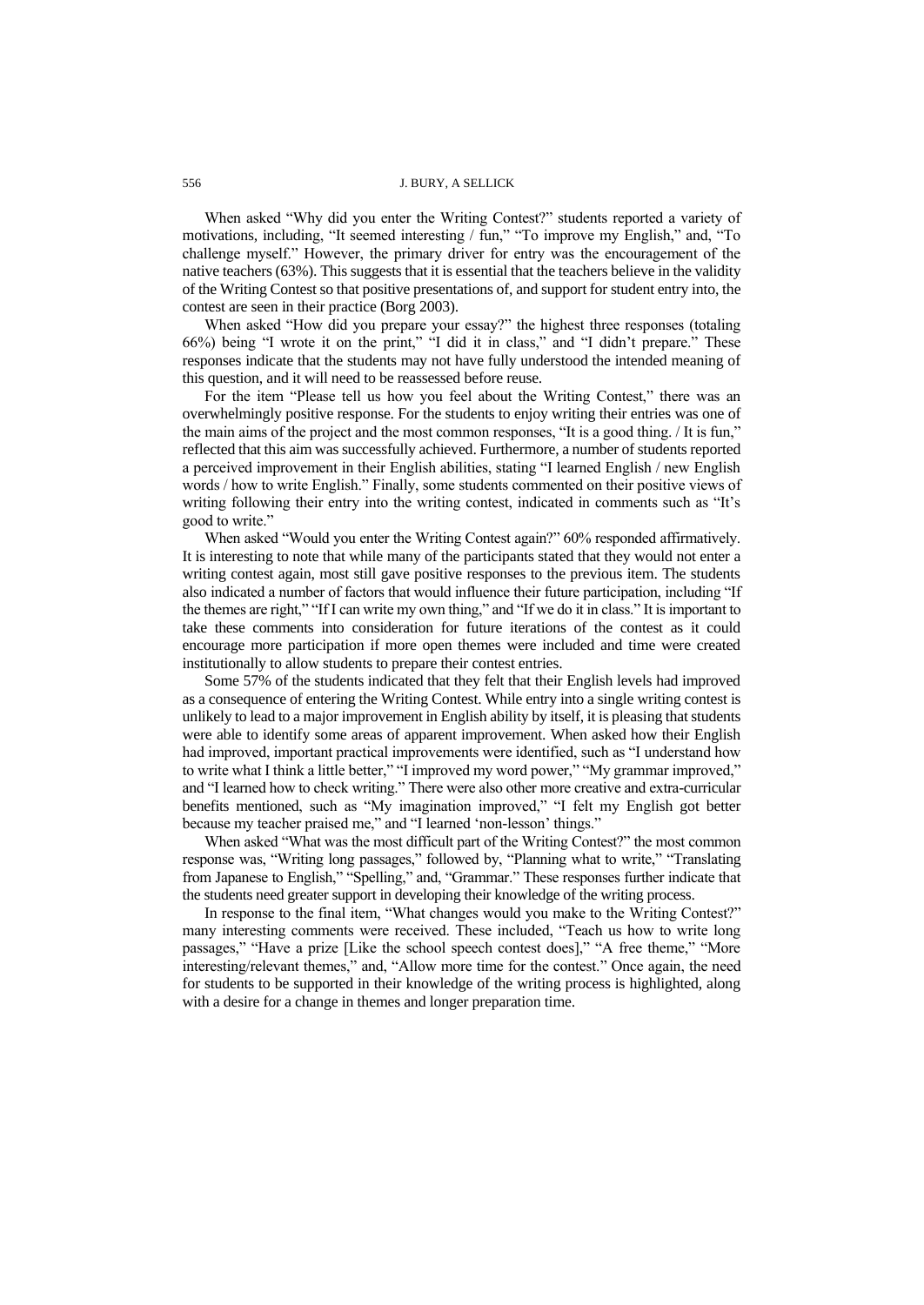#### 6. DISCUSSION

The response to the Writing Contest from both students and teachers has been very positive and a number of benefits have been identified, such as the opportunity to write and use English in a fun and engaging context and developing the students" English abilities in this way. However, there is a feeling that there is more scope for the Writing Contest to develop and become an established part of the school calendar.

It is suggested that for future contests, increased participation can be achieved by encouraging all teachers to present the contest in a positive manner, asking homeroom teachers to encourage more students to participate, promoting the Writing Contest in year group meetings, and increasing the number of posters displayed around the school. Ensuring that the topics are specific to students" interests and needs is of particular importance (McAdams 1993), as relating vocabulary in second language learning to students" own contexts and experiences strengthens their associations (Sökmen 1997) and can improve short and long term language retention. Consideration should be given to allowing the students a free choice of writing, at least for Grades 10 and 11, alongside suggested options. However, this might make it difficult to mark submissions fairly. Furthermore, linking entry into this contest with possible entry into more prestigious external contests could encourage more students to enter.

Further suggestions include presenting all certificates of recognition in year group meetings or during the monthly assembly and recognizing the efforts of *all* participating students. Also, acquiring a small budget for the Writing Contest would allow for the awarding of a prize to the winners. Finally, providing students with more standardized feedback could help aid their writing development (Hattie and Temperley 2007). Entries into the contest reported on were corrected and returned with some comments to the students.

Additionally, as students from some cultures, such as Japan, rarely seek feedback from teachers on their performance (Jeffrey 2003), it is important that students are proactively provided with valuable feedback where possible. However, this feedback must be carefully planned in order to enhance student engagement (Han and Hyland 2015). In the contest"s current form, entries are corrected and returned to the students with some comments, but it may be worth considering developing a simple mark sheet that can be returned to the students with their work, providing feedback on their writing with regards to the key elements of creativity, grammar, and vocabulary.

Considering the many benefits students identified from entering the Writing Contest, some thought should be given to whether *all* students should be required to prepare a text based on the Writing Contest themes, with actual participation in the Writing Contest remaining voluntary. Doing so would require one to two lessons devoted to the task. These lessons could potentially be drawn from the post end-of-term exam lessons in the school"s schedule.

# 7. CONCLUSION

For successful long-term language acquisition, classroom activities that develop students' communicative competence together with more general cognitive strategies, labelled by Ribé and Vidal (1993) as second and third generation tasks, should be implemented as they have more real value to the students and their language learning goals (Skehan 1998). In view of this, authentic output should be encouraged in English as a second language classes as a way of developing students' language acquisition. This case study described one attempt at this.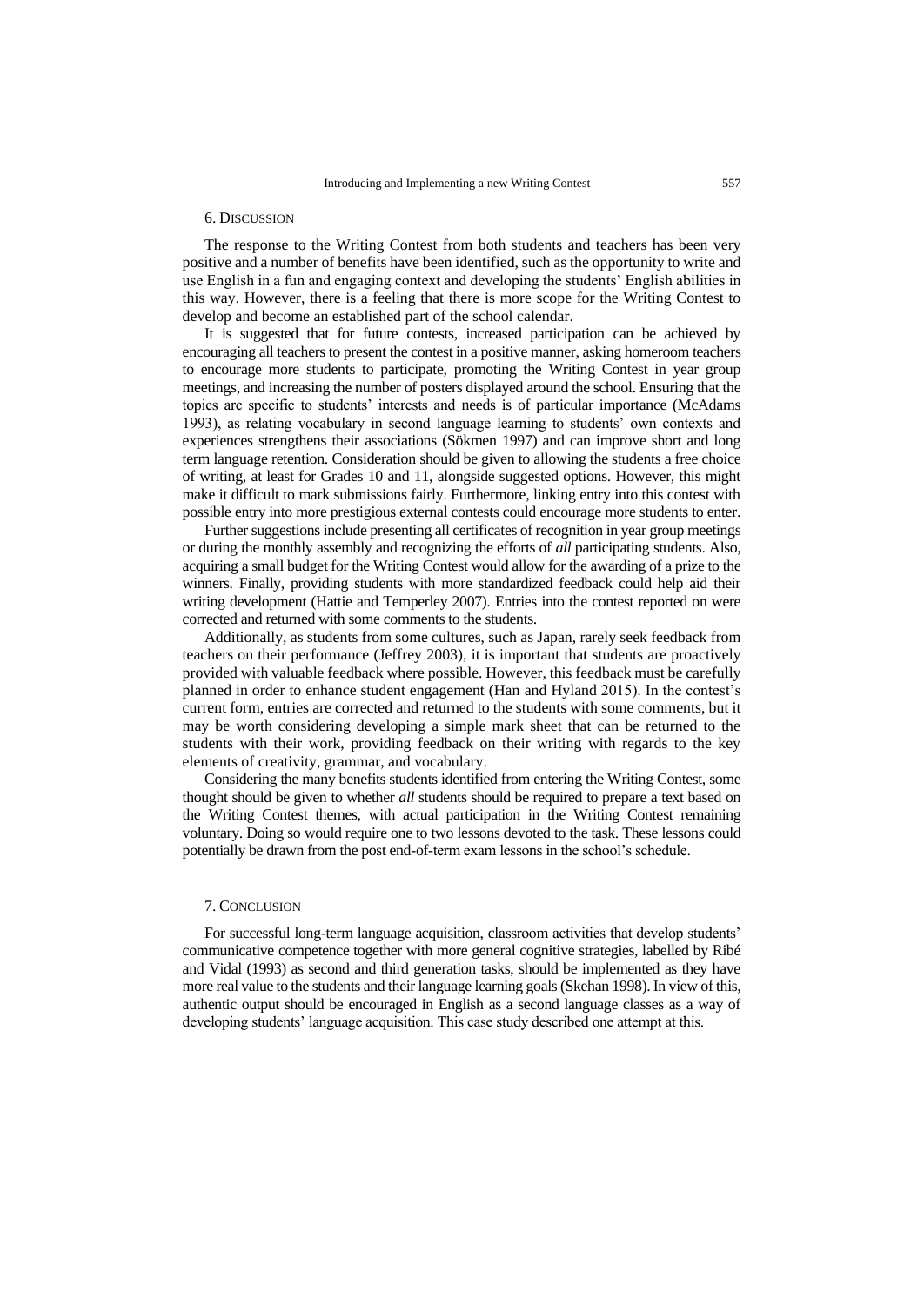The primary requirement from teachers in establishing a writing contest similar to the one described in this article is scheduling sufficient time to mentor and facilitate the students' work. This investment of time is amply rewarded by the efforts and many hours of autonomous work applied by the students, and we strongly encourage interested teachers to try implementing similar contests for themselves.

#### **REFERENCES**

- Al-Gomoul, M. S. "Teaching and assessing Writing strategies For Secondary School Students and Investugating Teachers' and Students' Attitudes towards Writing Practice." *International Journal of Science Education* 3(1) (2011): 25-36.
- Blacker, F. and S. Shimmin. *Applying Psychology in Organizations*. London: Metheun, 1984. Borg, S. "Teacher cognition in language teaching: A review of research on what language
- teachers think, know, believe, and do." *Language Teachinng* 36(2) (2003): 81-89. Bradley, A. "The student"s voice, literally: Public speaking as a student-centered and interactive learning process." In *JALT2005 Conference Proceedings*, edited by K. Bradford-Watts, C. Ikeguchi, and M. Swanson, Tokyo: JALT, 2006.
- Burden, P. "When do native English speaking teachers and Japanese college students disagree about the use of Japanese in the English conversation classroom?" Accessed May 8, 2010. ttp://langue.hyper.chubu.ac.jp/pub/tlt/01/apr/burden.html
- Bury, J. and A. Sellick. "Reactions and perceptions of teachers to the implementation of a task-based survey and presentation course." *International Journal of Innovation in Education* 3(1) (2015): 15-33.
- Bury, J., A. Sellick and K. Yamamoto. (2012). "An after school program to prepare senior High school students for external speech contests: Implementation and feedback." *The Language Teacher* 36(2) (2012): 17–22.
- Craig, C.J. "Butterfly under a pin: an emergent teacher image amid mandated curriculum reform." *Journal of Educational Research* 105(2) (2012): 90.
- Han, Y. and F. Hyland. "Exploring learner engagement with written corrective feedback in a Chinese tertiary EFL classroom." *Journal of Second Language Writing* 30 (2015): 31-44.
- Hattie, J. and H. Timperley. "The power of feedback." *Review of Educational Research* 1(77) (2007): 81–112.
- Jeffrey, D. M. "Participation Points System to Encourage Classroom Communication." *The Internet TESL Journal* 9(8) (2003). Accessed June10, 2010. http://iteslj.org/
- Lee, I. "Ten Mismatches between Teachers" Belief and Written Feedback Practice." *ELT Journal* 1 (2008): 13-22
- Magrath, C.P. "The neglected "R": The need for a writing revolution. Report on the National Commission on Writing in America"s schools and colleges." Accessed June 19, 2010. http://www.collegeboard.com/prod\_downloads/writingcom/neglectedr.pdf
- McAdams, K.C. "Readability reconsidered: a study of reader reaction to fog indexes." *Newspaper Research Journal* 14 (1993): 50-59.
- McDonough, S.H. "Learner strategies: State of the art article." *Language Teaching* 32(1) (2003): 1-18.
- MEXT. "Outline of the revision of courses of study, Ministry of Education, Culture, Sports, Science and Technology, Japan." Accessed July 2, 2011. http://www.mext.go.jp/english/ elsec/1303755.htm.